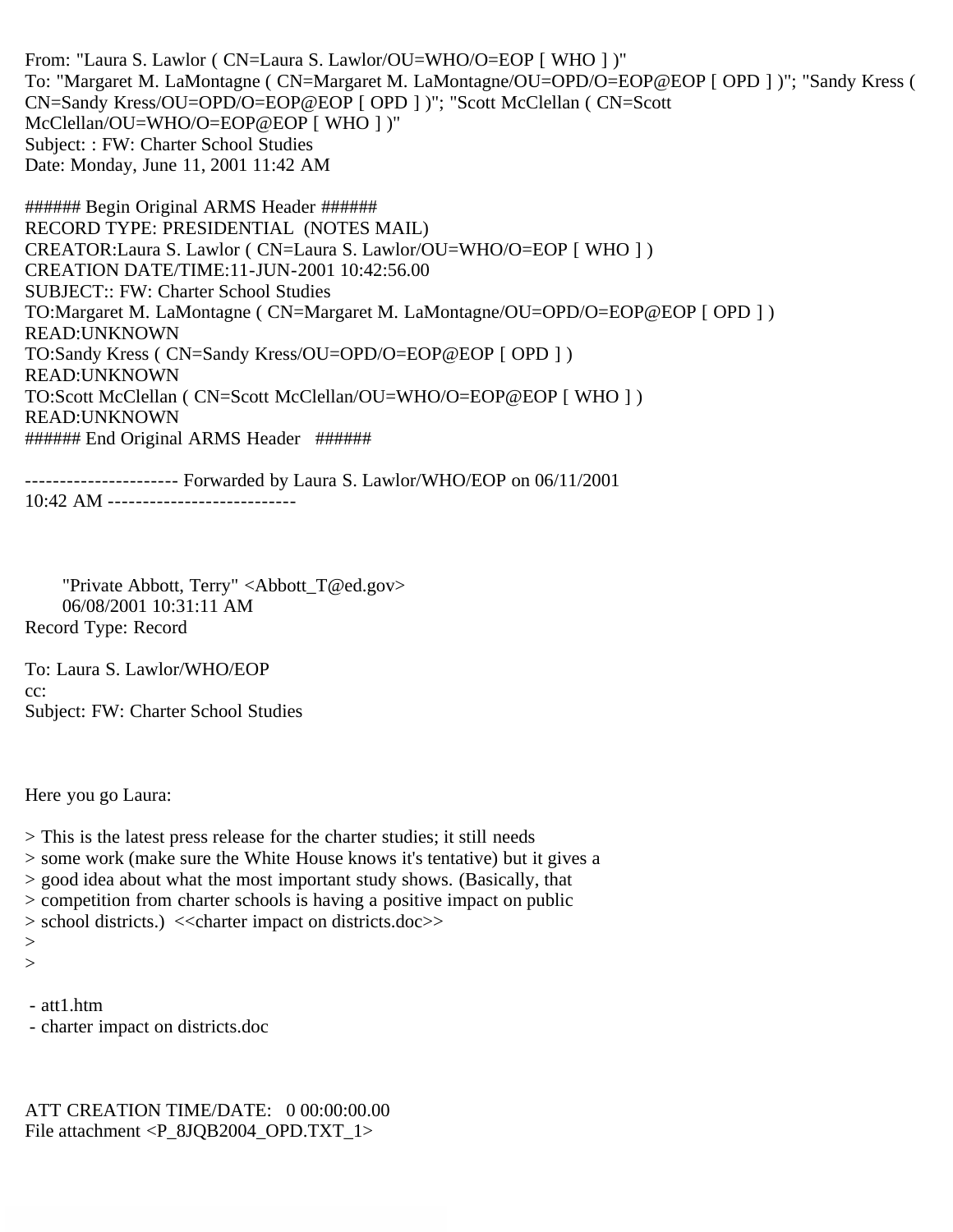## ATT CREATION TIME/DATE: 0 00:00:00.00 File attachment <P\_8JQB2004\_OPD.TXT\_2>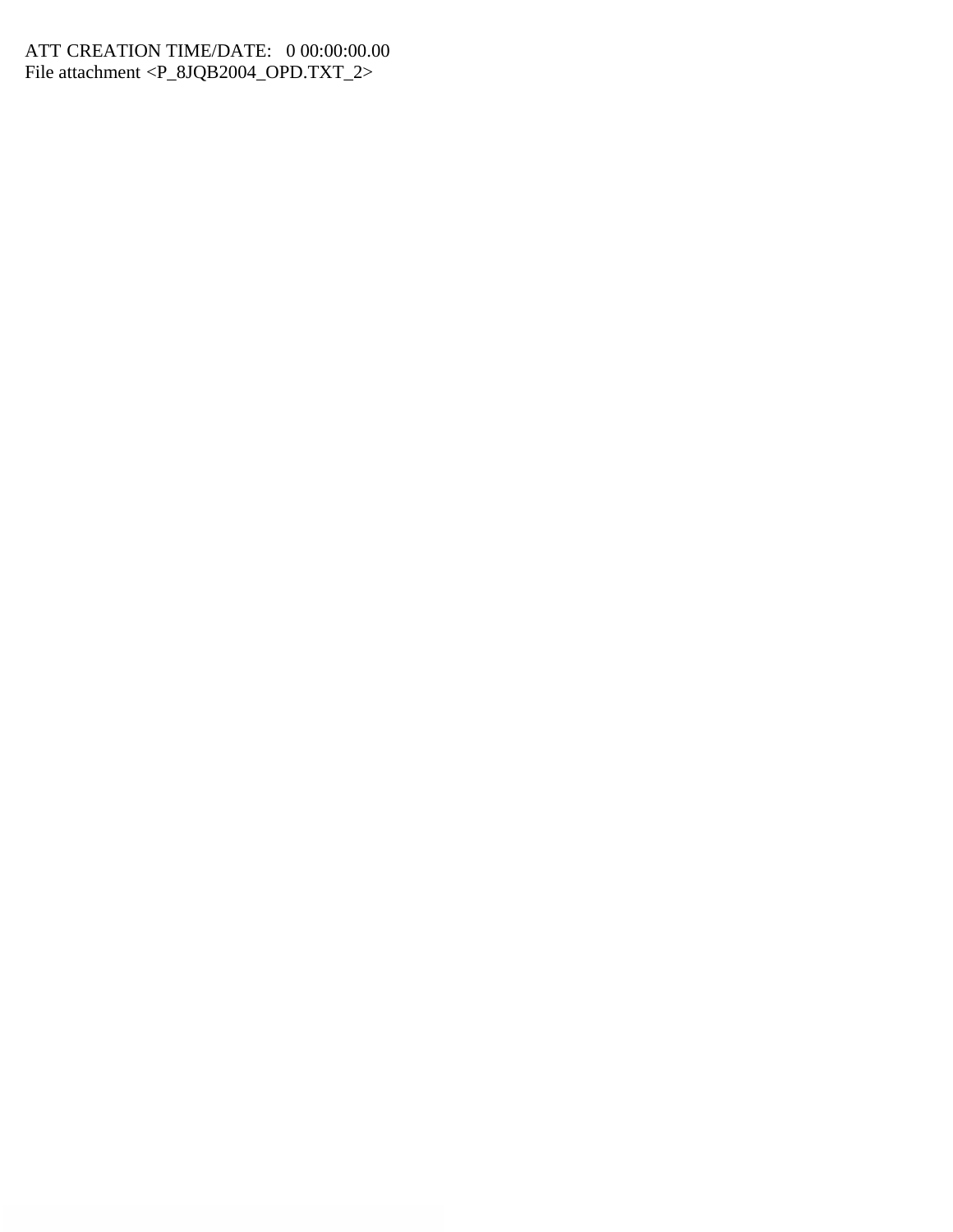# **The following document is attachment P\_8JQB2004\_OPD.TXT\_1**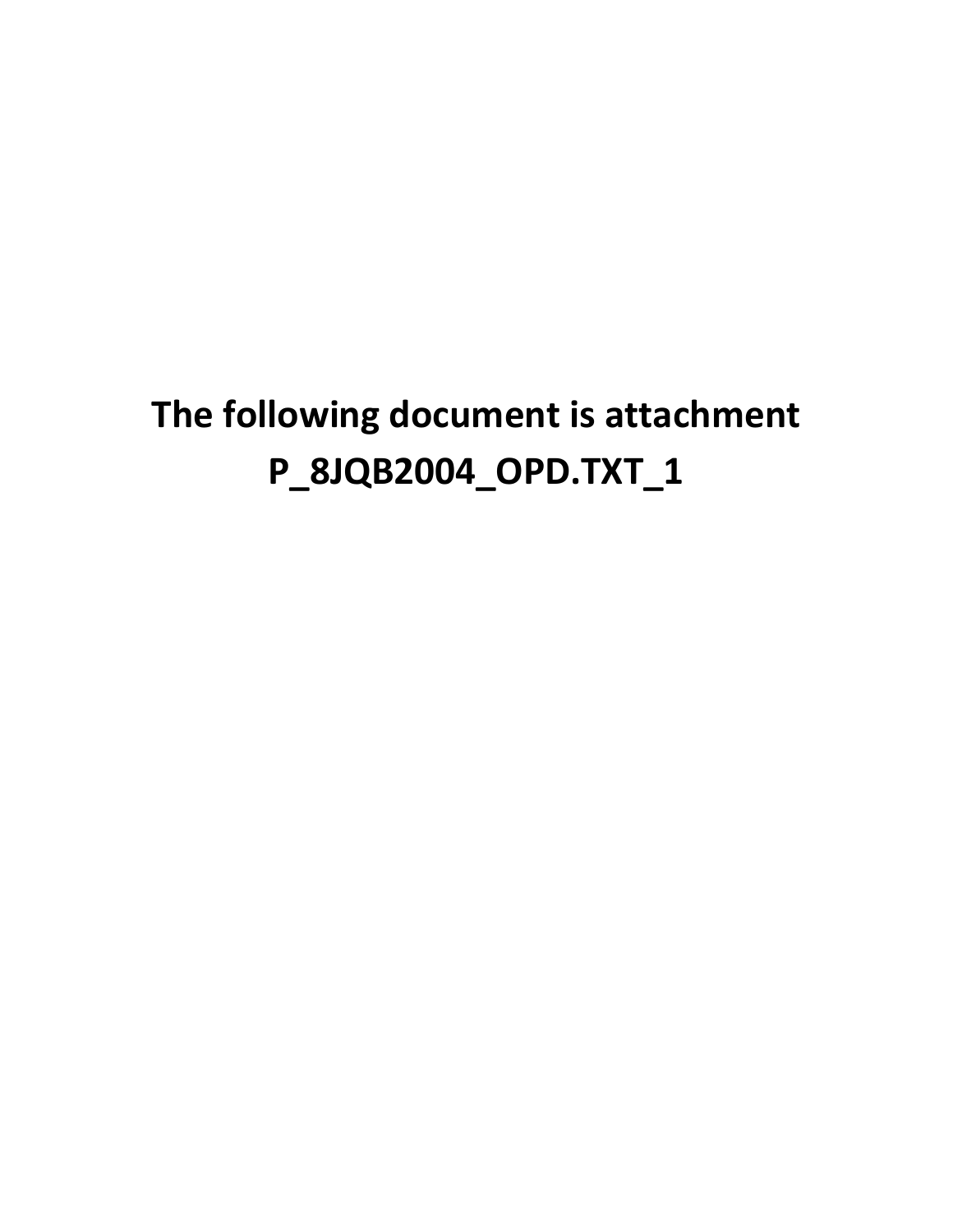#### Here you go Laura:

This is the latest press release f or the charter studies; it still needs some work (make sure the White House kno ws it's tentative) but it gives a good idea about what the most important study shows. (Basically, that competition from charter schools is having a positive impact on public school districts.) <<charter impact on districts.doc>>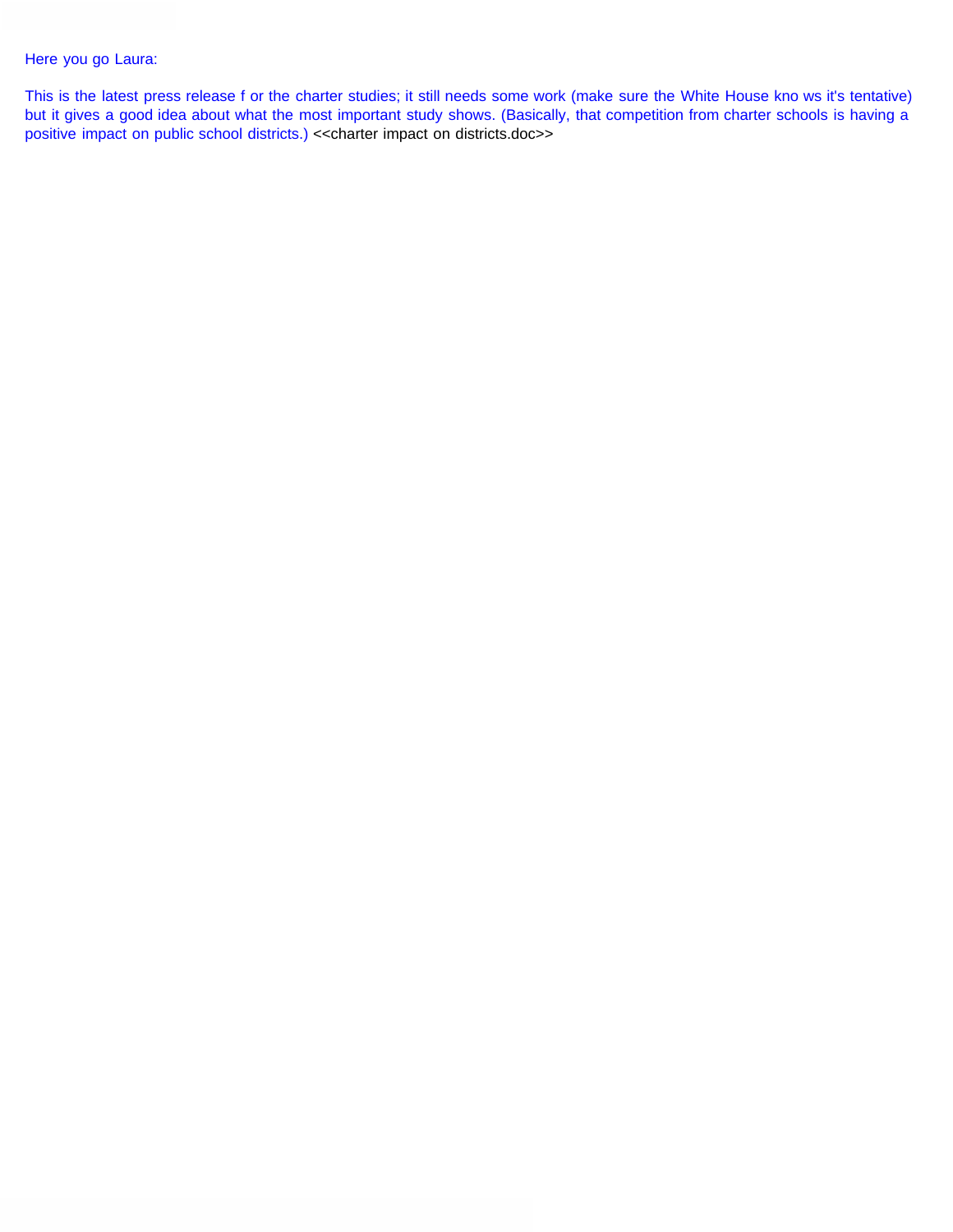# **The following document is attachment P\_8JQB2004\_OPD.TXT\_2**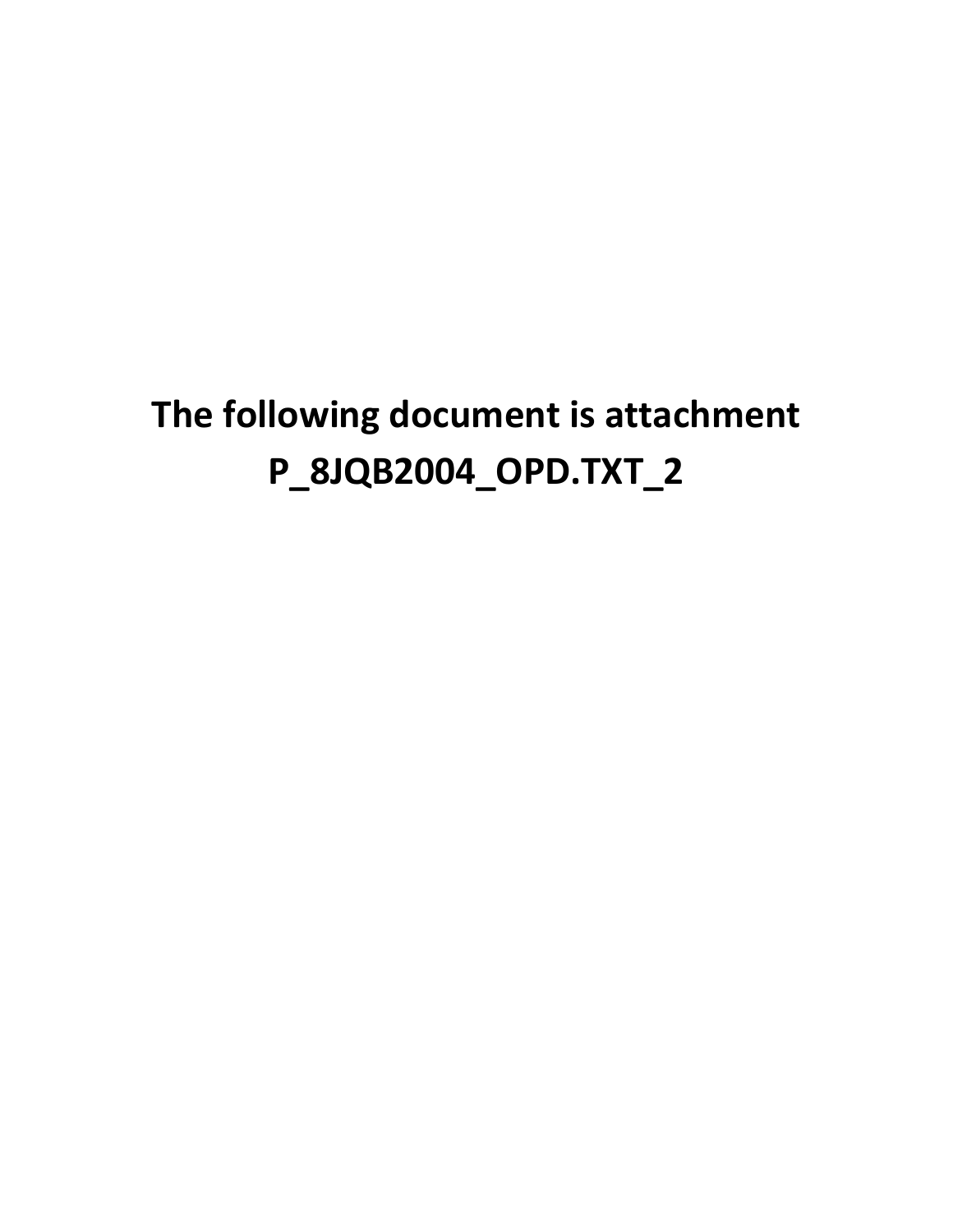# **UNITED STATES** DEPARTMENT OF EDUCATION



## FOR RELEASE Contact: Melinda Kitchell Malico k:\shared\charter impact on districts (202) 401-1008

### **CHARTER SCHOOLS PROMPTING CHANGE IN SCHOOL DISTRICTS**

Two new research reports from the U.S. Department of Education show that school districts often change educational services and district operations in response to charter schools. The reports, *Challenge and Opportunity: The Impact of Charter Schools on Districts* and *The National Charter School Accountability Study.* The findings suggest that charter schools and school choice can play a positive role in helping to improve all public schools.

"Charter schools offer meaningful options for parents and their children – particularly for those children who would otherwise be held at a disadvantage by low-performing schools," said U.S. Secretary of Education Rod Paige. "Because charter schools motivate parents and communities to insist on change, districts often respond by listening to parents, adding programs at other public schools, and more closely examining student achievement to determine what needs to be done to improve it. This means more choice for families and improvement for the entire school system."

The Bush administration strongly supports charter schools and has asked Congress for \$175 million for a proposed Charter Schools Homestead Fund, Paige said. The fund would leverage support to help charter schools purchase, construct, renovate or lease facilities -- a critical obstacle faced by most charter schools. In addition, the administration seeks \$200 million for planning, start-up and dissemination grants to new and existing charter schools in its fiscal year 2002 budget request.

"The President's solid support for charter schools, coupled with bipartisan Congressional backing, will help expand public school choice and provide more options for children and parents," Paige said.